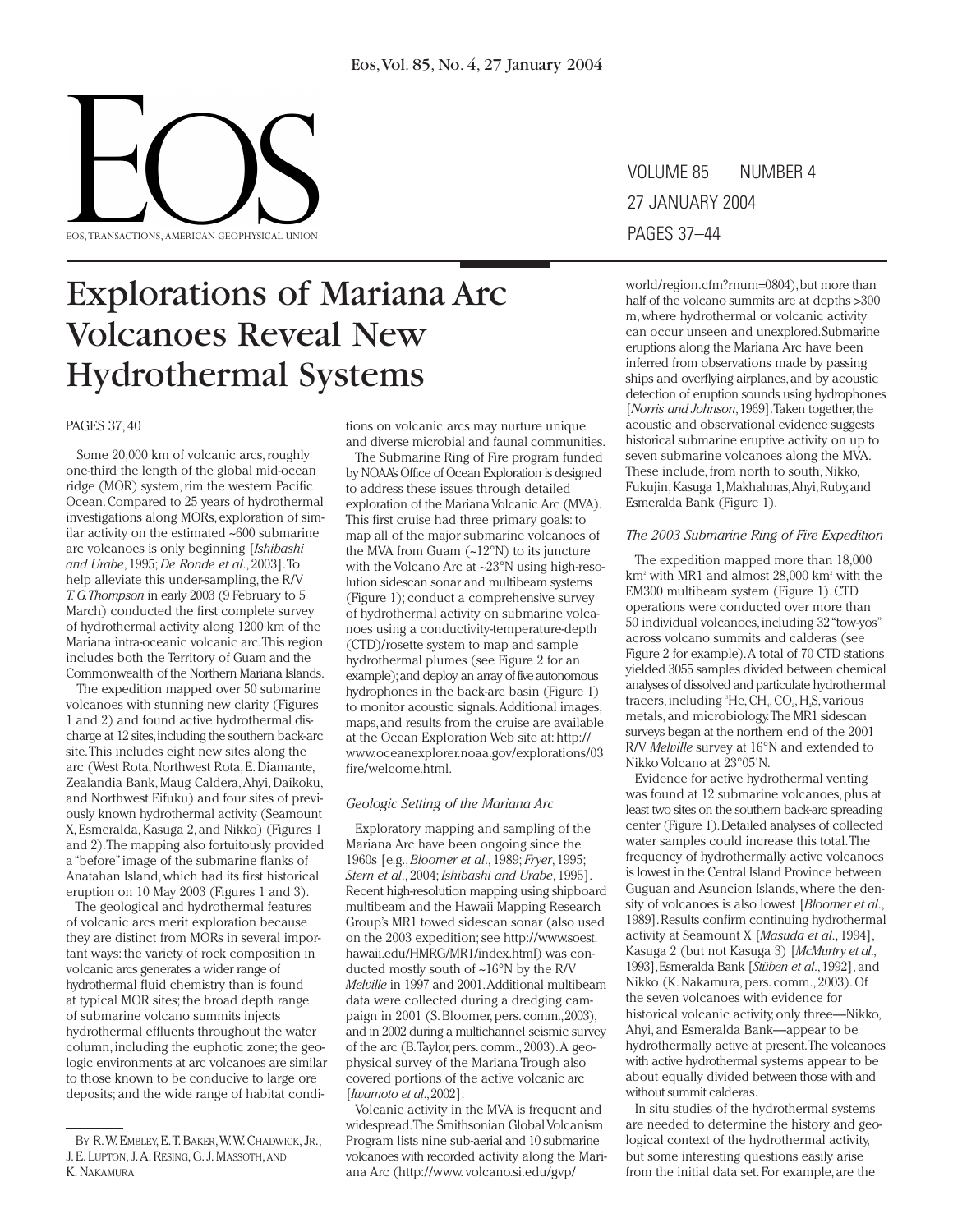

*Fig.1.Mariana Island Arc volcanoes are overlain with the track of* T. G.Thompson *cruise 153. Symbols for various features are shown in the legend.References for known hydrothermal sites (numbers in triangles) include: 1 [*Masuda et al., *1994]; 2 and 4 [*Ishibashi and Urabe, *1995]; 3 [*Stüben et al.*,1992]; and 5 [*McMurtry et al.,*1993].Hydrothermal vents on Nikko and two other* volcanoes in the southern back-arc area are known from Shinkai 6500 dives (K. Nakamura and *J.I.Ishibashi,pers.comm.,2003).*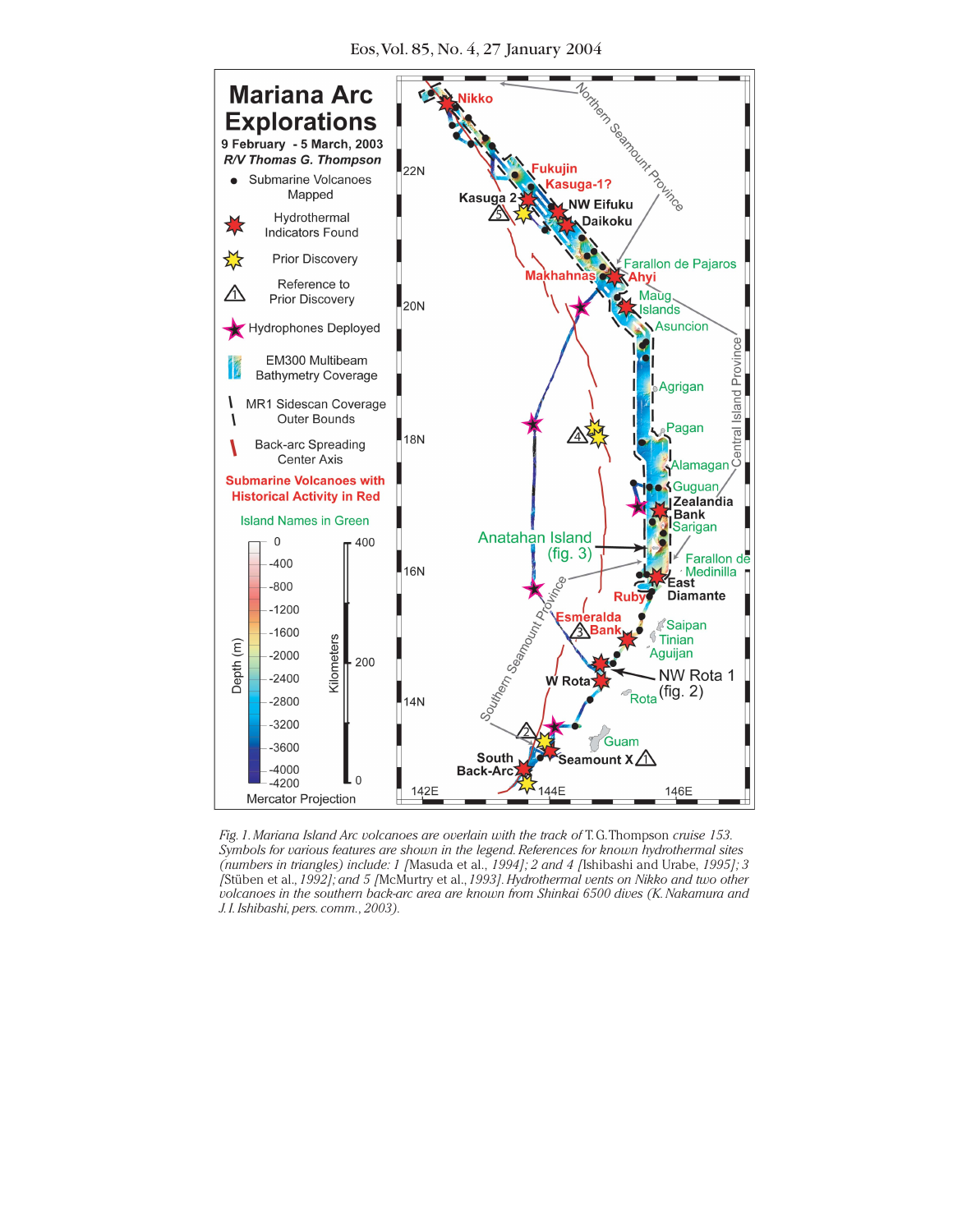Eos,Vol. 85, No. 4, 27 January 2004



*Fig.2.This EM300 multibeam three-dimensional image of northwestern Rota #1 volcano was taken looking southwest (location on Figure 1).Black lines are approximate end points of CTD tow-yo.Light backscattering data from tow-yo is shown above.Dissolved Mn,pH,and 3 He anomalies in plume are shown at left.Small white arrows show location of structural lineaments running through volcano.Diameter of volcano (at base of steepest slope) is ~10 km.*

hydrothermal systems associated with summit calderas longer-lived than those on volcanoes without calderas? How do the variations in hydrothermal chemistry relate to geologic parameters; depth, for example?

On 10 May 2003,Anatahan Island began its first known historical eruption (http://www. volcano.si.edu/gvp/world/region08/ivm\_arc/ anatahan/var.htm).A survey around the flank of the island (Figures 1 and 3), made 3 months before the eruption, shows features indicative of geologically young submarine activity.Ridges extending southeast into deeper water from the southeastern flank of Anatahan could be submarine rift zones; the present eruption of Anatahan is on the eastern side of the island. The well-defined reflective (darker) zones overlying the ridges are probably lava flows erupted during a submarine flank eruption.

Another intriguing discovery is the presence of a robust hydrothermal signal within the caldera of Maug Islands.The three Maug Islands are the remnants of an explosive caldera-forming eruption that occurred sometime in the Quaternary http://www.volcano.si.edu/gvp/world/ region08/ivm\_arc/maug/var.htm#bgvn\_1706).

The hydrothermal activity in the caldera suggests that a shallow magma chamber capable of generating eruptions may underlie it.The Anatahan eruption and the presence of the hydrothermal system at Maug, both formerly considered "dormant"volcanoes, underscores the need for more information about the character of shallow submarine arc volcanoes.

A second expedition to the MVA is scheduled for this year.There is an intent to use a remotely operated vehicle to conduct detailed mapping and sampling of fluids, biota, and mineral deposits at selected submarine volcanoes.

#### *Acknowledgments*

We are grateful for the excellent at-sea support from J. Engels, M. Fowler,A. Graham, R.

Greene,P.Johnson,K.Kaiser,G.Lebon,S.Maenner, F. Martinez, S. Merle,T. Noguchi, S. Ristau, S.Tottori, and S.Walker.We are indebted to S. Bloomer, P. Fryer, R. Stern, N. Becker, F. Martinez, and N.Seama for providing data from previous cruises.The NOAA Office of Ocean Exploration and the NOAA VENTS Program provided funding for this expedition.We thank the Hawaii Mapping Research Group of the School of Ocean and Earth Science & Technology at the University of Hawaii for mobilizing the MR1 sonar on short notice and for its flawless operation. Our biggest asset was the *T.G. Thompson* and its personnel.We also thank the government of Japan for granting us clearance to conduct research within their Exclusive Economic Zone.

#### *References*

Bloomer, S. H., R. J. Stern, and N. C. Smoot, Physical volcanology of the submarine Mariana and Volcano arcs,*Bull.Volcanol.,51*, 210–224, 1989.